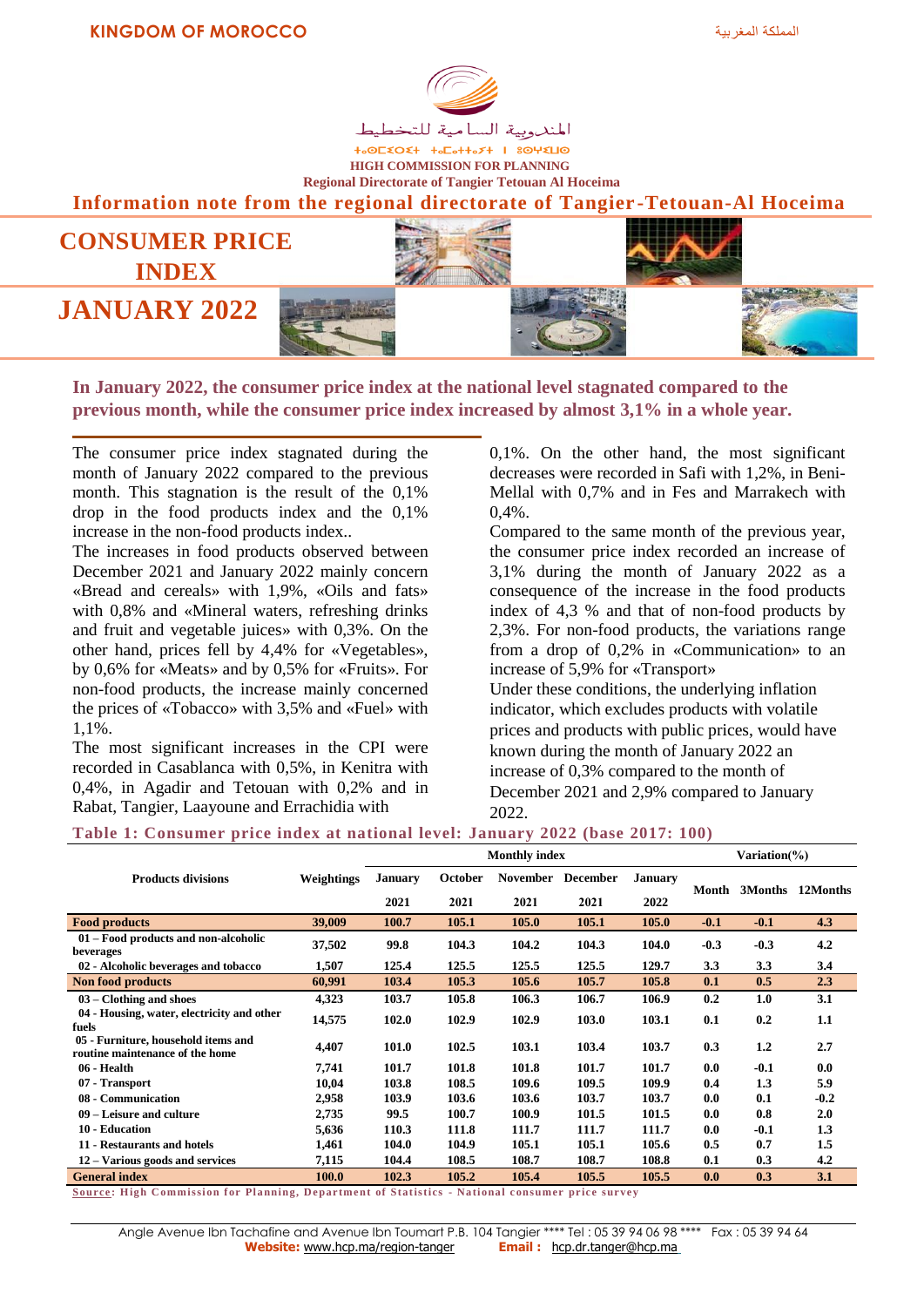**In January 2022, the consumer price index of households in the city of Al Hoceima decreased by (-0,3%) compared to the previous month. On an annual basis, the consumer price index increased by 2,6%.**

**Over one month,** the food price index decreased by (-0,7%) in January 2022 compared to December 2021, due to the fall in the prices of «Vegetables» by  $(-4,6\%)$ , of «Fish and seafood» by  $(-1,8\%)$ , of «Milk, cheese and eggs» by (-1,7%), of «Meats» by (-0,8%), of «Spirits».

While the index of non-food products has stagnated. This stagnation is due to the increase in the prices of the following divisions: «Clothing and shoes» and «Transport» by 0,3%, and to the drop in the prices of «Furniture, household items and routine maintenance of the home» by (-0,2%), of «Communication», «Restaurants and hotels» and «Various goods and services» by (-0,1%). The indices of the other divisions have remained constant.

**Over one year,** the price index of food products increased by 3,8% in January 2022 compared to January 2021, under the effect of the rise which affected the prices of «Oils and fats» by 22,9%, of «Bread and cereals» by 9,1%, of «Fish and seafood» by 3,9%, of «Meats» by 3,8%, of «Vegetables» by 1,7%, of «Food products not elsewhere classified» by 1,3%, of «Mineral waters, refreshing drinks and fruit and vegetable juices» by 0,2% and of «Tobacco» by 4,4%.

The annual variation in the index for non-food products also increased by 1,5%. While the variation in the prices of the divisions that constitute the non-food products fluctuated between a decrease of (-0,6%) for «Communication» and an increase of 5,9% for «Transport».





**Reading: In January 2022, the consumer price index increased by (+2,6%) compared to January 2021**

**2- Evolution of the monthly variation (%) of the consumer** 



| Table 2: Consumer price index of the city of Al Hoceima: January2022 (base 2017: 100) |  |  |  |  |  |  |
|---------------------------------------------------------------------------------------|--|--|--|--|--|--|
|---------------------------------------------------------------------------------------|--|--|--|--|--|--|

|                                                                        |            |                |                | <b>Monthly index</b> | Variation (%)   |                |        |         |          |
|------------------------------------------------------------------------|------------|----------------|----------------|----------------------|-----------------|----------------|--------|---------|----------|
| <b>Products divisions</b>                                              | Weightings | <b>January</b> | <b>October</b> | <b>November</b>      | <b>December</b> | <b>January</b> |        |         |          |
|                                                                        |            | 2020           | 2021           | 2021                 | 2021            | 2021           | Month  | 3Months | 12Months |
| <b>Food products</b>                                                   | 49,716     | 99.5           | 105.1          | 103.5                | 104.0           | 103.3          | $-0.7$ | $-1.7$  | 3.8      |
| 01 – Food products and non-<br>alcoholic beverages                     | 48,371     | 98.8           | 104.5          | 102.9                | 103.4           | 102.5          | $-0.9$ | $-1.9$  | 3.7      |
| 02 - Alcoholic beverages and<br>tobacco                                | 1,345      | 126.0          | 126.0          | 126.0                | 126.0           | 131.2          | 4.1    | 4.1     | 4.1      |
| Non food products                                                      | 50,284     | 103.0          | 104.8          | 104.4                | 104.5           | 104.5          | 0.0    | $-0.3$  | 1.5      |
| $03 -$ Clothing and shoes                                              | 5,155      | 108.9          | 109.1          | 109.3                | 109.6           | 109.9          | 0.3    | 0.7     | 0.9      |
| 04 - Housing, water, electricity and<br>other fuels                    | 11,732     | 99.5           | 99.7           | 99.6                 | 99.9            | 99.9           | 0.0    | 0.2     | 0.4      |
| 05 - Furniture, household items and<br>routine maintenance of the home | 3,094      | 101.0          | 103.2          | 103.0                | 103.5           | 103.3          | $-0.2$ | 0.1     | 2.3      |
| 06 - Health                                                            | 6,413      | 101.3          | 101.1          | 101.1                | 101.0           | 101.0          | 0.0    | $-0.1$  | $-0.3$   |
| 07 - Transport                                                         | 7,704      | 107.5          | 112.3          | 113.8                | 113.5           | 113.8          | 0.3    | 1.3     | 5.9      |
| 08 - Communication                                                     | 2,892      | 101.6          | 101.1          | 101.1                | 101.1           | 101.0          | $-0.1$ | $-0.1$  | $-0.6$   |
| 09 – Leisure and culture                                               | 1,933      | 93.8           | 95.4           | 95.2                 | 95.2            | 95.2           | 0.0    | $-0.2$  | 1.5      |
| 10 - Education                                                         | 3,842      | 109.4          | 111.0          | 111.0                | 111.0           | 111.0          | 0.0    | 0.0     | 1.5      |
| 11 - Restaurants and hotels                                            | 2,258      | 100.8          | 118.7          | 104.1                | 102.8           | 102.7          | $-0.1$ | $-13.5$ | 1.9      |
| 12 – Various goods and services                                        | 5,261      | 102.1          | 101.9          | 102.2                | 102.3           | 102.2          | $-0.1$ | 0.3     | 0.1      |
| <b>General index</b>                                                   | 100,0      | 101.3          | 104.9          | 104.0                | 104.2           | 103.9          | $-0.3$ | $-1.0$  | 2.6      |

**Source: High Commission for Planning, Department of Statistics - National consumer price survey**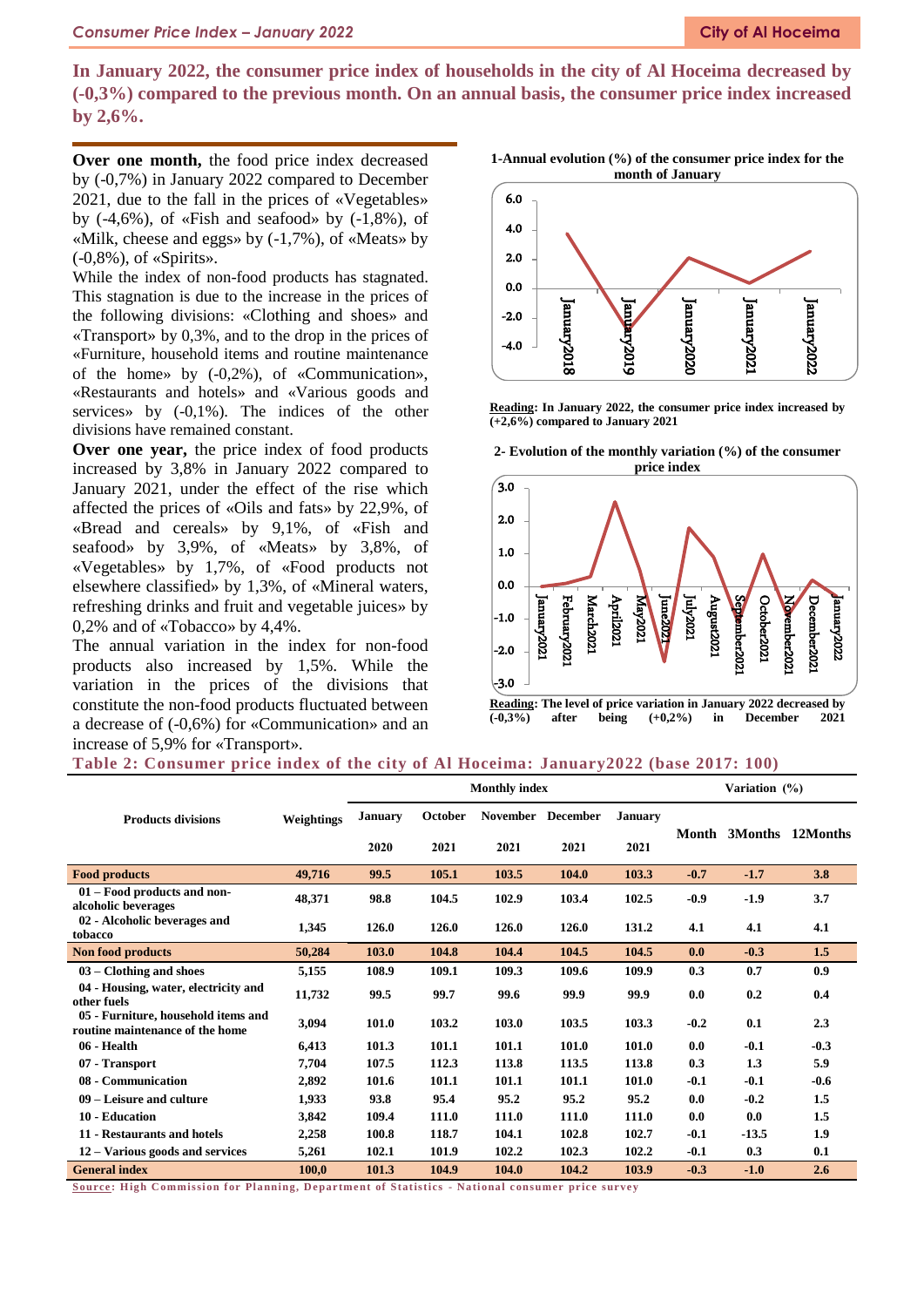**In January 2022, the consumer price index for households in the city of Tangier increased by 0,1% compared to the previous month. On an annual basis, the consumer price index increased by 2,8%.**

**Over one month,** the food price index decreased by (-0,1%) in January 2022 compared to December 2021, due to the fall in the prices of «Vegetables» by  $(-2.0\%)$ , of «Fruits» by  $(-1.8\%)$  and of «Meats» by (-1,2%).

While the monthly variation in the index of nonfood products increased by 0,2%. This increase is due to the rise in the prices of the following divisions: «Restaurants and hotels» by 3,9%, «Transport» by 0,4%, «Clothing and shoes» and «Health» by 0,2%, and «Furniture, household items and routine maintenance of the home» by 0,1%. The indices of the other divisions have remained constant.

**Over one year,** the price index of food products increased by 4,5% in January 2022 compared to January 2021, under the effect of the rise which affected the prices of «Oils and fats» and by 14,6%, of «Fish and seafood» by 9,9%, of «Vegetables» by 6,0%, of «Bread and cereals» by 5,5%, of «Milk, cheese and eggs» by 4,1%, of «Sugar, jam, honey, chocolate and confectionery» and «Coffee, tea and cocoa» by 2,2%, of «Meats» by 1,8%, of «Mineral waters, refreshing drinks and fruit and vegetable juices» by 1,4%, of «Spirits» by 5,9%, of «Beer» by 11,4% and of «Tobacco» by 3,4%.

The annual variation in the index for non-food products also increased by 1,9%, While the variation in the prices of the divisions that constitute the non-food products fluctuated between

a decrease of (-0,8%) for «Communication» and an increase of 4,2% for «Restaurants and hotels».

**3-Annual evolution (%) of the consumer price index for the month of January**



**Reading: In January 2022, the consumer price index increased by (+2,8%) compared to January 2021**





**Reading: The level of price variation in January 2022 increased by (+0,1%) after being (-0,1%) in December 2021**

## **Table 3: Consumer price index of the city of Tangier: January2022 (base 2017: 100)**

|                                                                        | <b>Monthly index</b> |                        |       |                                   |       |                        |        | Variation (%) |          |  |  |
|------------------------------------------------------------------------|----------------------|------------------------|-------|-----------------------------------|-------|------------------------|--------|---------------|----------|--|--|
| <b>Products divisions</b>                                              | Weightings           | <b>January</b><br>2020 | 2021  | October November December<br>2021 | 2021  | <b>January</b><br>2021 | Month  | 3Months       | 12Months |  |  |
| <b>Food products</b>                                                   | 36,115               | 99.9                   | 105.0 | 104.9                             | 104.5 | 104.4                  | $-0.1$ | $-0.6$        | 4.5      |  |  |
| 01 – Food products and non-alcoholic<br>beverages                      | 34,708               | 98.8                   | 104.1 | 104.0                             | 103.6 | 103.3                  | $-0.3$ | $-0.8$        | 4.6      |  |  |
| 02 - Alcoholic beverages and tobacco                                   | 1,407                | 126.0                  | 126.1 | 126.1                             | 126.0 | 130.3                  | 3.4    | 3.3           | 3.4      |  |  |
| <b>Non food products</b>                                               | 63,885               | 103.1                  | 104.7 | 104.8                             | 104.8 | 105.0                  | 0.2    | 0.3           | 1.9      |  |  |
| $03 - Clothing$ and shoes                                              | 6,449                | 98.9                   | 101.3 | 101.2                             | 101.7 | 101.9                  | 0.2    | 0.6           | 3.0      |  |  |
| 04 - Housing, water, electricity and other fuels                       | 16,656               | 102.2                  | 103.6 | 103.7                             | 103.9 | 103.9                  | 0.0    | 0.3           | 1.7      |  |  |
| 05 - Furniture, household items and routine<br>maintenance of the home | 4,100                | 100.4                  | 101.4 | 103.2                             | 102.9 | 103.0                  | 0.1    | 1.6           | 2.6      |  |  |
| $06 - Health$                                                          | 8,218                | 108.5                  | 109.1 | 109.0                             | 109.0 | 109.2                  | 0.2    | 0.1           | 0.6      |  |  |
| $07 - Transport$                                                       | 9,751                | 103.0                  | 106.3 | 107.1                             | 106.8 | 107.2                  | 0.4    | 0.8           | 4.1      |  |  |
| 08 – Communication                                                     | 3,199                | 103.9                  | 103.1 | 103.1                             | 103.1 | 103.1                  | 0.0    | 0.0           | $-0.8$   |  |  |
| 09 – Leisure and culture                                               | 2,350                | 98.7                   | 99.6  | 98.9                              | 98.8  | 98.8                   | 0.0    | $-0.8$        | 0.1      |  |  |
| 10 – Education                                                         | 5,047                | 103.4                  | 104.9 | 103.7                             | 103.7 | 103.7                  | 0.0    | $-1.1$        | 0.3      |  |  |
| 11 - Restaurants and hotels                                            | 1,280                | 103.5                  | 103.8 | 103.8                             | 103.8 | 107.8                  | 3.9    | 3.9           | 4.2      |  |  |
| 12 – Various goods and services                                        | 6,835                | 105.3                  | 107.2 | 107.1                             | 107.2 | 107.2                  | 0.0    | 0.0           | 1.8      |  |  |
| <b>General index</b>                                                   | 100,0                | 101.9                  | 104.8 | 104.8                             | 104.7 | 104.8                  | 0.1    | 0.0           | 2.8      |  |  |

**Source: High Commission for Planning, Depa rtment of Statistics – National consumer price survey**